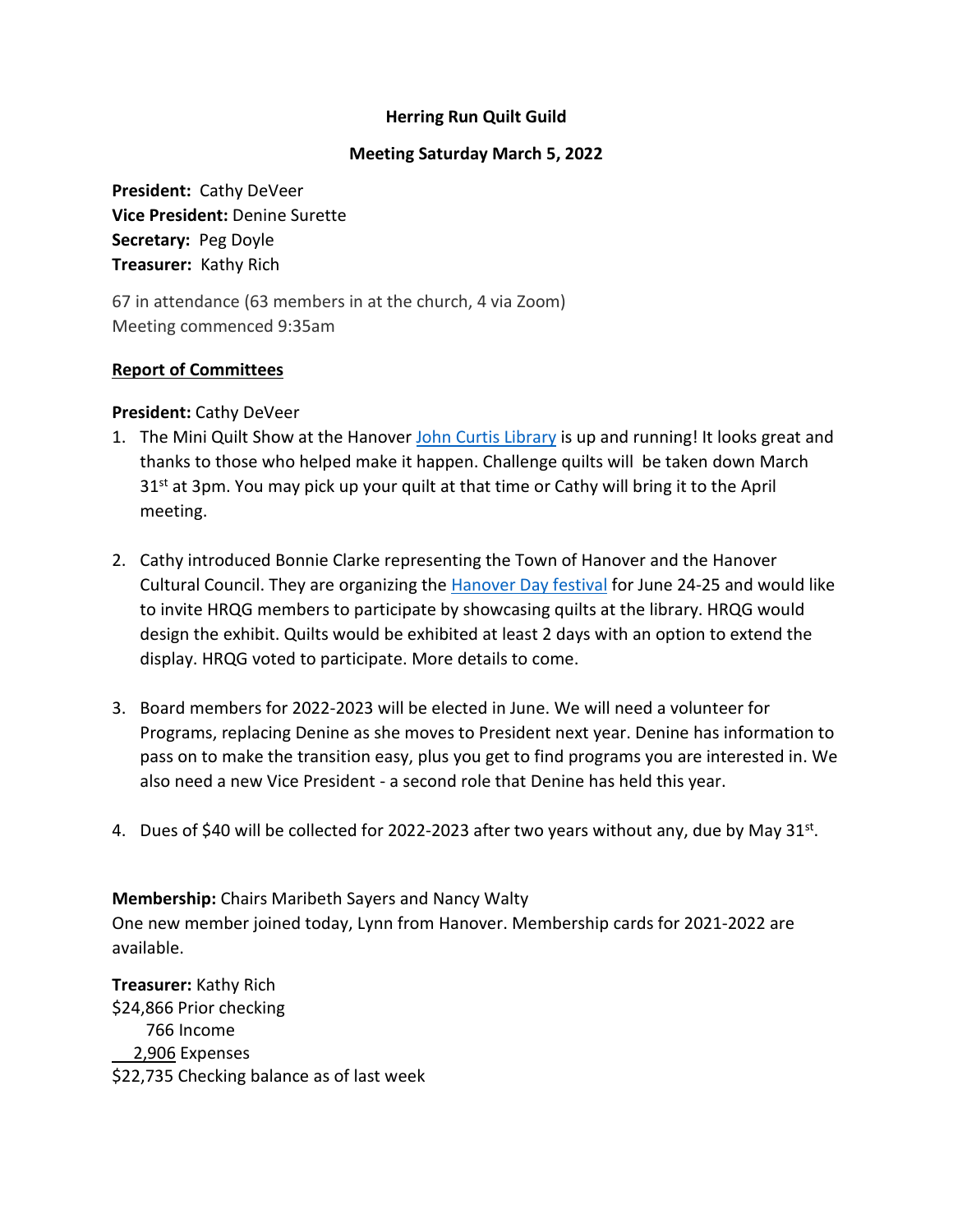Upcoming expenses include rent, storage fees at EW Wright building, and NEQM membership. Kathy reports we are in good shape. Cathy DeVeer mentioned the bi-annual quilt show has brought in \$5,000 profit in the past.

#### **Sunshine:** Chair Mary Ann Karpinski

Denine Surette recently lost both her parents and thanked the guild members for their donations and cards of support.

# **Block of the Month:** Chairs Virginia Mills and Miriam Wall

Instructions for the newest block, Sunflower, is now available. Please make the leaves in either green or blue in honor of Ukraine. Bring 2 or 3 blocks to our next meeting for a raffle. Three raffles were held in this meeting: the Celtic block, the Square-within-a-square block, and the Heart block.

# **Comfort Quilts:** Chair Jen Cannizzaro, report by Ann Marie Stanton

Ann Marie collected completed quilts and will deliver them to Jen. Kits were distributed to members as well as finished tops that need to be quilted.

Ann Marie received two small portable sewing machines after posting a request on our Facebook page. They were donated by Cheryl Schenker and Linda Molloy and are being used by Afghanistan refugees to sew their own clothes. If you have a small machine, contact Ann Marie.

# **National Guard Quilts:** Chair Ann Marcin

The National Guard will be deployed April 10<sup>th</sup> and Ann is collecting quilt donations for family members. Please bring a quilt of any size to the April meeting and include 2 extra squares or material to make two blocks. Extra fabric is used to create a star; one is given to the deployed member and the other kept by the family member to make a special connection during the deployment.

# **Getaway:** Chair Denise Fitzgerald

Scheduled for April 21 – 24, 2022 at th[e Sturbridge Holiday Inn Express.](https://www.ihg.com/holidayinnexpress/hotels/us/en/sturbridge/stbma/hoteldetail) Attendance is closed at 51. The cost has increased from \$25 to \$40 per person. Denise will collect the additional fee at our April meeting or at the getaway. Denise is making a list of local shops too.

If you must cancel, let Denise know, even if it's the day before. There is a waiting list. If you are not sure you are on the list, contact Denise.

# **Historian:** Kathy MacDonald

Participating via Zoom, nothing to report this month.

# **Hospitality:** Chair Linda Gigliotti

Ann Marie Stanton organized coffee and drinks due to Linda's absence. Thank you to those who brought refreshments and assisted.

**Quilter's Raffle Basket:** Chairs Gina Szwedko and Kristen Anderson Shout out to **Homestead Quilting in Lakeville** for donating to this month's raffle basket. The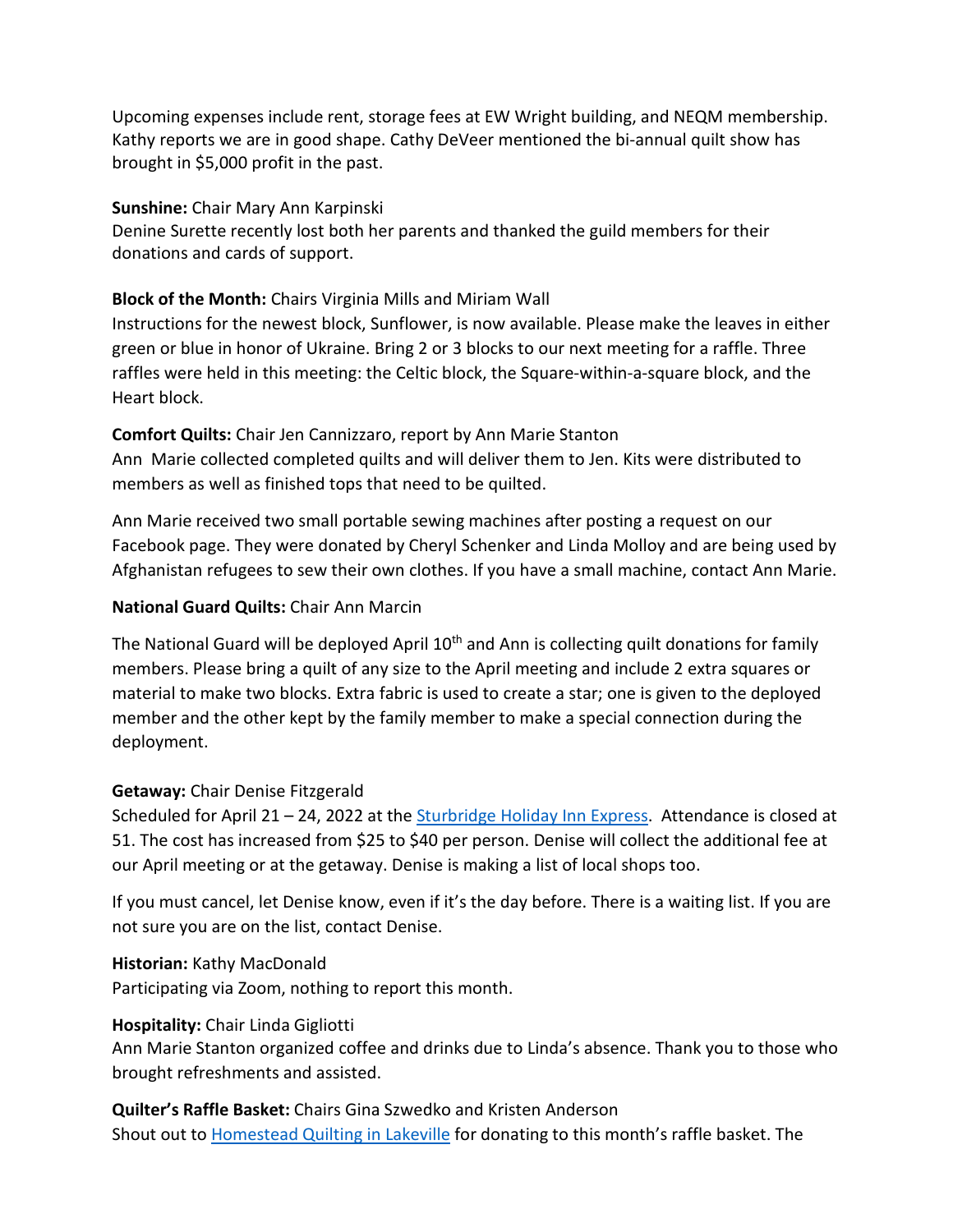March basket had a St. Patrick's Day theme and included eggs from Gina's chickens, fabric, and many sewing notions.

#### **Librarian:** Chairs Phyllis Boothroyd and Mary Bell

Phyllis announced her retirement as Librarian. Everyone thanked Phyllis for her several years in this role. Thanks to Mary Bell for volunteering to continue as Librarian.

### **Newsletter:** Chair Anne Marie Stanton

The next newsletter will be early May with a deadline of April 25/26 for new submissions. Please send photos of your projects, poetry, cartoons, items for sale, and anything of interest.

**Programs**: Chairs Denine Surette and Janet McGinty

- March: Today's speaker was Adele Scott [\(https://www.adelescott.com/\)](https://www.adelescott.com/) who specializes in helping quilters with problems. Adele held a trunk show of quilts made using tools and sewing notions Adele sells to make projects easier. A retail store was set up in the hall and many members purchased notions. If you are interested in attending a class by Adele, contact Denine Surette. Adele offers a class on machine quilting using rulers, and others.
- April: Gladi Porsche [\(https://gladiquilts.net/\)](https://gladiquilts.net/) will be at our April meeting for a trunk show. Additionally, if you have the Carla Klopp 3-ring binder, please bring a completed square for show and tell.
- May: The guild expressed interest in having a speaker share best techniques for fabric conservation. Denine will try to schedule this.
- June: Linda Warren Designs [\(http://lindawarrendesigns.com/\)](http://lindawarrendesigns.com/)i) is scheduled. She is great with color.

# **Quilt Museum Liaison:** Chair Charlene Shultz

[Exhibits at NEMQ](https://www.neqm.org/on-view-index) through April 9: quilts by Barb Vedder, Love of Gaia exhibit, Flying High feathery friends. Through April 23: NEQM collection quilts with a tree motif. April 13 – July 16: Tradition to Innovation, Three-Dimensional Works by Dominique Ehrmann; String Theory - Quilts of Strips, Stripes & Strings. July 19 Through October 1: Reflections of Light - Recent Works by Caryl Bryer Fallert-Gentry; Barbara Brackman's "Hospital Sketches"; Applique Quilts Inspired by Civil War Healthcare Workers . October 4 To December 31: SustainABILITY - Solutions to Improve Our World, Studio Art Quilt Associates presents both two-dimensional and threedimensional works from the United States, Canada and Australia

# **2022 Quilt Show:** Chair Rosemarie Gentile

Raffle & Publicity. Raffle tickets, postcards and bookmarks were handed out. Each member is asked to sell at least 10 raffle tickets. Take extra if you can deliver them to members who cannot attend the meeting. 8.5x11 flyers will be available in April for members to take and put on display in the community such as store fronts and bulletin boards. If you still have unsold